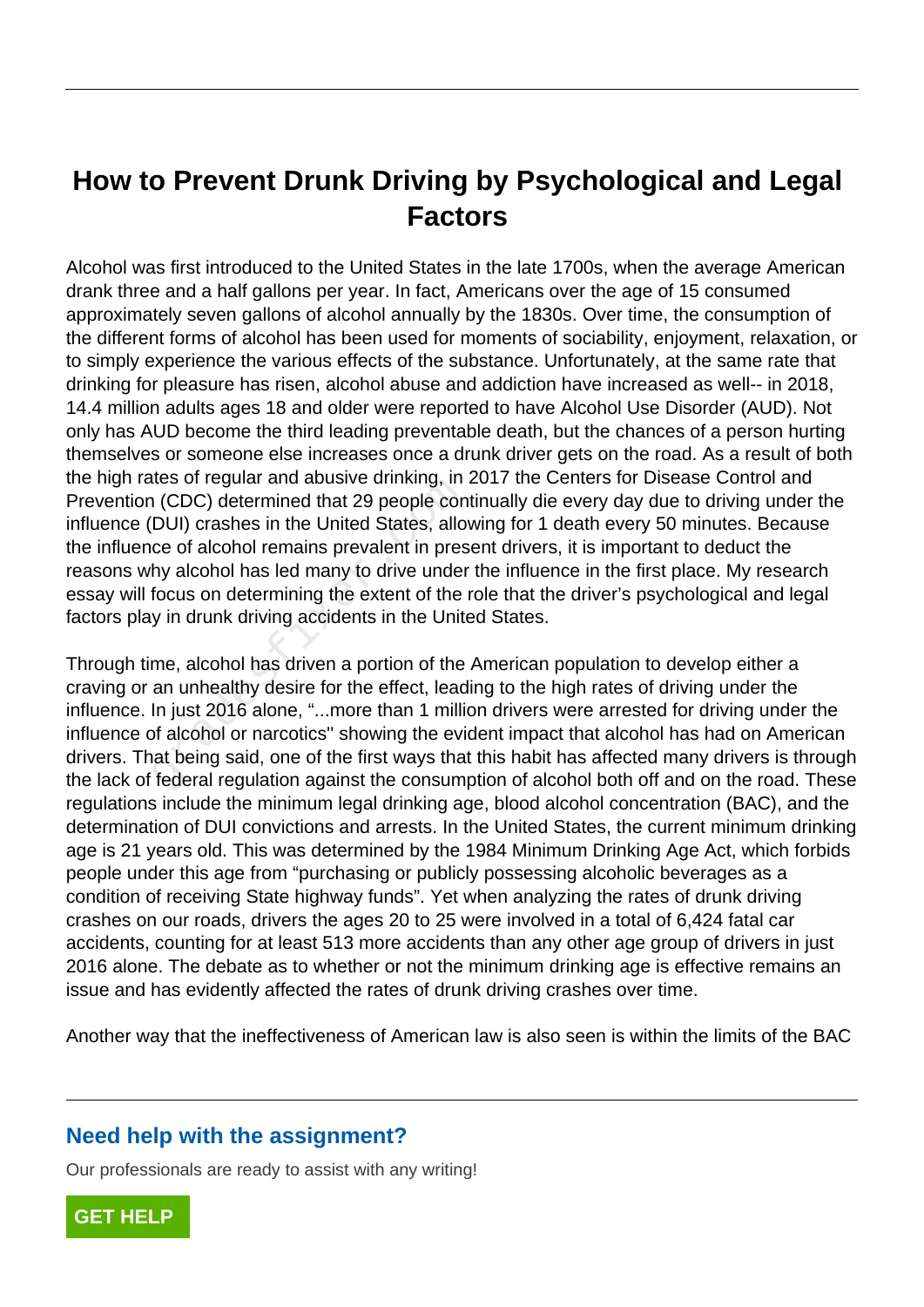threshold. In most American states, the BAC limit is .08 g/d. If a driver is caught past this limit, they will suffer through the proper, legal consequences decided on by the state. Presumably, one would think that these laws would allow for immense control of the drinking population, but with the statistics seen over the years, it has been the opposite of the truth. According to the National Highway Traffic Safety Administration, out of the 10,874 people who died in drunk driving crashes in 2017, 6,618 drivers (61%) had a BAC of .08 g/dL or higher. Because over half of the drivers involved in drunk driving-related crashes were found to be legally impaired, which were made up of mostly drivers of the minimum drinking age, the extent of whether the U.S. laws have done enough to prevent drunk driving accidents remains in question as well. After analyzing the ineffectiveness of the legal factors of the drunk driving conflict, it is also crucial to consider the psychological background of the drivers on American roads. In 2018, the National Survey on Drug Use and Health (NSDUH) found that a total of 14.4 million adults ages 18 and older have AUD. AUD, like many other forms of substance abuse, is known for consumers' compulsive use of alcohol, inability to control levels of alcohol, and "a negative emotional state when not using", which has led many to have further social and behavioral problems both outside and inside their personal life.

In 2004, the National Institute on Alcohol Abuse and Alcoholism (NIAAA) stated that binge drinkers are defined as those who pass the .08 g/dL BAC limit when consuming 4 to 5 drinks in about 2 hours, also go through the aftermath of their habits. In the journal article "Addiction, Drinking Behavior, and Driving Under the Influence", researchers from Duke University investigated the roles of the driver's personality factors, levels of alcohol consumption and other substance use, and the overall addiction related to driving while impaired. According to Sloan and other researchers, one of the first ways that both binge drinkers and those with AUD have suffered through these consequences is through their engagement in risky behaviors due to their dismissal of the consequences that arise from their actions. Moreover, studies have also shown that many individuals are "present-oriented" in which they "discount the future heavily, and/or experience difficulty in executing their plans". Because those suffering from addictions and abuse do not have the capacity to make the best decisions, the psychological backgrounds of the people driving while impaired evidently will highly affect the rates of drunk driving crashes in the United States. d inside their personal life.<br>The National Institute on Alcohol Abuse and<br>Ference defined as those who pass the .08 g<br>ours, also go through the aftermath of the<br>enavior, and Driving Under the Influentied<br>the roles of the d

Similarly, an additional problem that displays the role of psychological factors in the drinking and driving population is the lack of treatment for those suffering from addiction or abuse. As the Substance Abuse and Mental Health Services Administration (SAMHSA) estimated only 7.9 percent of adults who had AUD in 2018 received treatment, it is inevitable to note the recurrence of drunk driving accidents and loss of control while on the road. Without the proper treatment available to those with psychological problems, it will be very difficult to target the American drunk driving issue. Because of these behavioral problems and the lack of treatment for people suffering from abuse and addiction, the habit of driving impaired arises within this

# **Need help with the assignment?**

Our professionals are ready to assist with any writing!

**[GET HELP](https://my.gradesfixer.com/order?utm_campaign=pdf_sample)**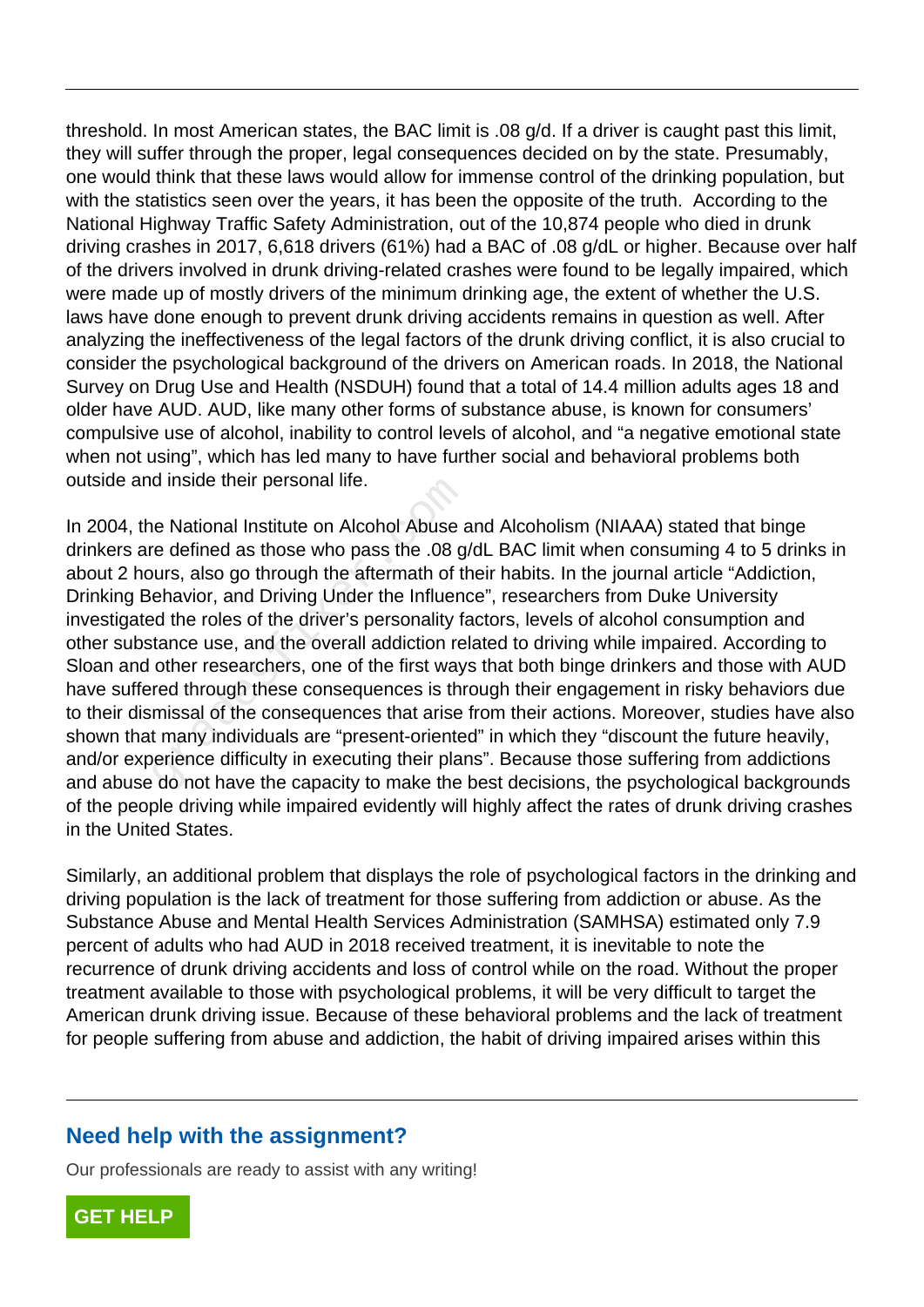heavy drinking population. Therefore, it can be safely concluded that the psychological factors of an alcohol consumer extensively affect the high rates of drunk driving crashes in the United States. Despite revealing the lack of federal control and psychological problems that American drivers face, many have rejected the idea of implementing stricter rules/methods to face the social issue.

In the National Commission Against Drunk Driving, Drunk Driving in America - The Great Debate, several of the prevailing issues of drunk driving were discussed, such as the 0.08% legal BAC limit, vehicle confiscation due to DUI, and the requirement of testing drivers in fatal and/or serious accidents across the United States. When the topic of lowering the BAC threshold to prevent drunk driving accidents was first introduced to the President of the American Beverage Institute, Rick Berman, he disagreed with the way they were attempting to fix the situation. In other words, not only did he find the modification of the law ineffective, but he provided further analysis refuting the data presented by Ralph Hingston on the effectiveness of 0.08% BAC laws. For example, Berman defended his premise by stating that there was "no difference between having one drink, too many, or a bottle too many" and even questioned what would ultimately happen to the drivers caught at the .079 percentage, when still causing an accident. He believed that there was no reason for changing it. To this day, most states in the U.S. are still at the .08 gl/d limit, which shows yet another reason for how the legal factors provoke citizens to continue driving under the influence, and the overall rates of drunk driving accidents.

It is evident that both psychological and legal factors have impacted the American population as a whole, therefore it is necessary to consider the ways to find solutions to the issue. According to 'Alcohol in America: Taking Action to Prevent Abuse' by the National Research Council's authors Steve Olson and Dean Gerstein, one of the proper techniques needed to prevent drunk driving accidents is through national public policy, such as increased tax prices, enforced minimum age requirements, decreased number of sales at stores, more arrests, and even the actions of the servers at all alcohol facilities. These legal actions have the ability to change the high rates of accidents in the United States. For example, in the case that more arrests were placed at a national level, many studies have shown a significant decrease in driving while under the influence in general. This example was seen when the Road Safety Act in Britain decreased these types of driving fatalities by 23 percent just after three months it was implemented. As time progressed, researchers found that this act did not necessarily change the rate of drinking amongst the British population, moreover, it altered the habits that the British population had before this act came about-- such as "driving to and from pubs...walking to pubs (and)... a number of less conveniently located pubs closed". Evidently, the Road Safety Act changed the course of the traffic fatalities and accidents, but most significantly, altered the overall consciousness of the drinking population. Not only can this form of prevention potentially decrease the high rates of drunk driving in the United States, but it reveals the flaws of the legal between naving one drink, too many, to<br>d ultimately happen to the drivers caught.<br>He believed that there was no reaso<br>re still at the .08 gl/d limit, which shows<br>tizens to continue driving under the infl<br>at that both psych

### **Need help with the assignment?**

Our professionals are ready to assist with any writing!

**[GET HELP](https://my.gradesfixer.com/order?utm_campaign=pdf_sample)**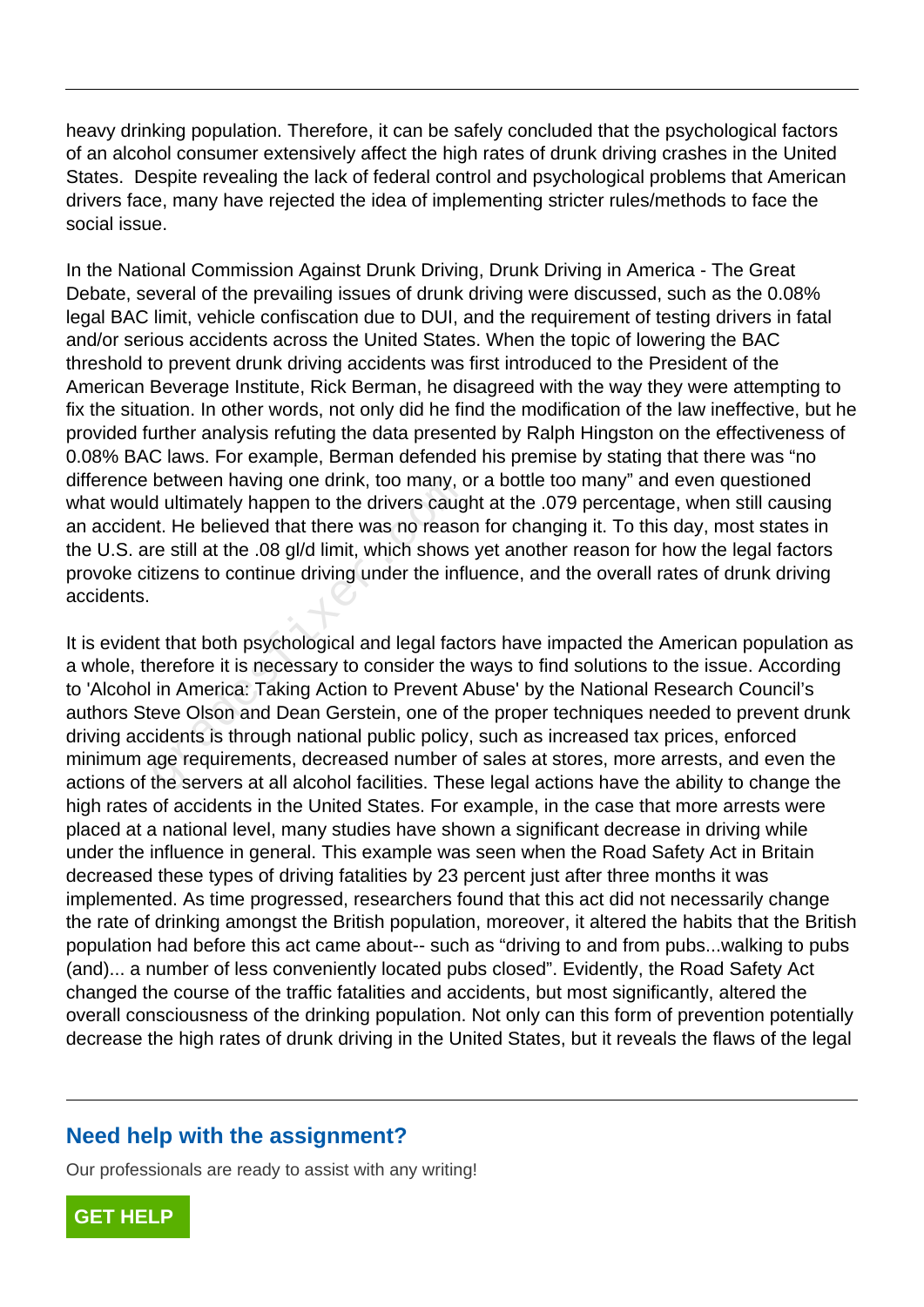control of drunk drivers.

In addition to targeting the issue through the modifications of laws like the Road Safety Act, the implementation of alcohol ignition locks in all DUI offenders' vehicles should also be considered. Joseph Marutollo, a graduate of the Pace University of Law, researched this way to solve this issue in his article, "No Second Chances: Leandra's Law and Mandatory Alcohol Ignition Interlocks for First-Time Drunk Driving Offenders" in 2012. MADD describes the locks as a " small, sophisticated device – about the size of a cell phone – which is installed into the starting circuit of a vehicle". Before starting the car, drivers must also blow an estimated 1.5 liters of air into the alcohol ignition interlock, allowing for the vehicle to actually start. These locks will allow for better control of offenders of the traffic laws, and establish a possible decrease in drunk driving accidents because of the extra precautions taken prior to starting the vehicle. The United States laws and regulations implemented to prevent car accidents are not working to their potential as they present a continual lack of traffic control and easiness in driving privileges, therefore having their effectiveness still at risk.

Yet another important way to create a solution to the social issue of drunk driving is by changing the overall consciousness of the American population. A 2010 article published by the School of Health and Social Care at Oxford Brookes University states that "if an individual believes that their peers drink heavily; this will, in turn, influence the amount of alcohol that a person drinks" which directly implies the grand impact that we, as members of this society, have on one another. As a collective population, we are not doing enough to remain under the same consciousness of what is and is not socially acceptable. In this case, driving while under the influence has become a prevalent habit over the years, and whether it is caused by legal, psychological, or even social factors, it must be stopped to decrease the fatal statistic. In order to change the social acceptance related to drunk drinking, we must encourage and increase media influence, campaign impact, and overall awareness brought upon the issue. An organization that has shown this kind of action in the United States is Mothers Against Drunk Driving (MADD). Founded back in 1980 by mother and activist Candy Lightner, MADD has now become a widely known, non-profit organization that continually works towards changing the drunk driving statistics and social consciousness in America. Not only have they focused on changing laws and legislative ruling, but this organization has focused on the basis of the drunk driving problem among our younger and older populations. Implementation of research-based programs for parents and adults, numerous fundraisers, awareness events, and TV PSA's, have shown their power as an organization. From 1980 to 2015, MADD's campaign strategies to defeat drunk driving habits have helped save over 330,000 lives and decreased the number of deaths by 55% in the United States since its founding. Evidently, mass media and campaigns like MADD, can help change the direction that many of our American drivers are taking, despite the psychological and legal factors that can come into play. er important way to create a solution to<br>consciousness of the American popula<br>i Social Care at Oxford Brookes Univer<br>i drink heavily; this will, in turn, influenc<br>ctly implies the grand impact that we, a<br>s a collective pop

# **Need help with the assignment?**

Our professionals are ready to assist with any writing!

**[GET HELP](https://my.gradesfixer.com/order?utm_campaign=pdf_sample)**